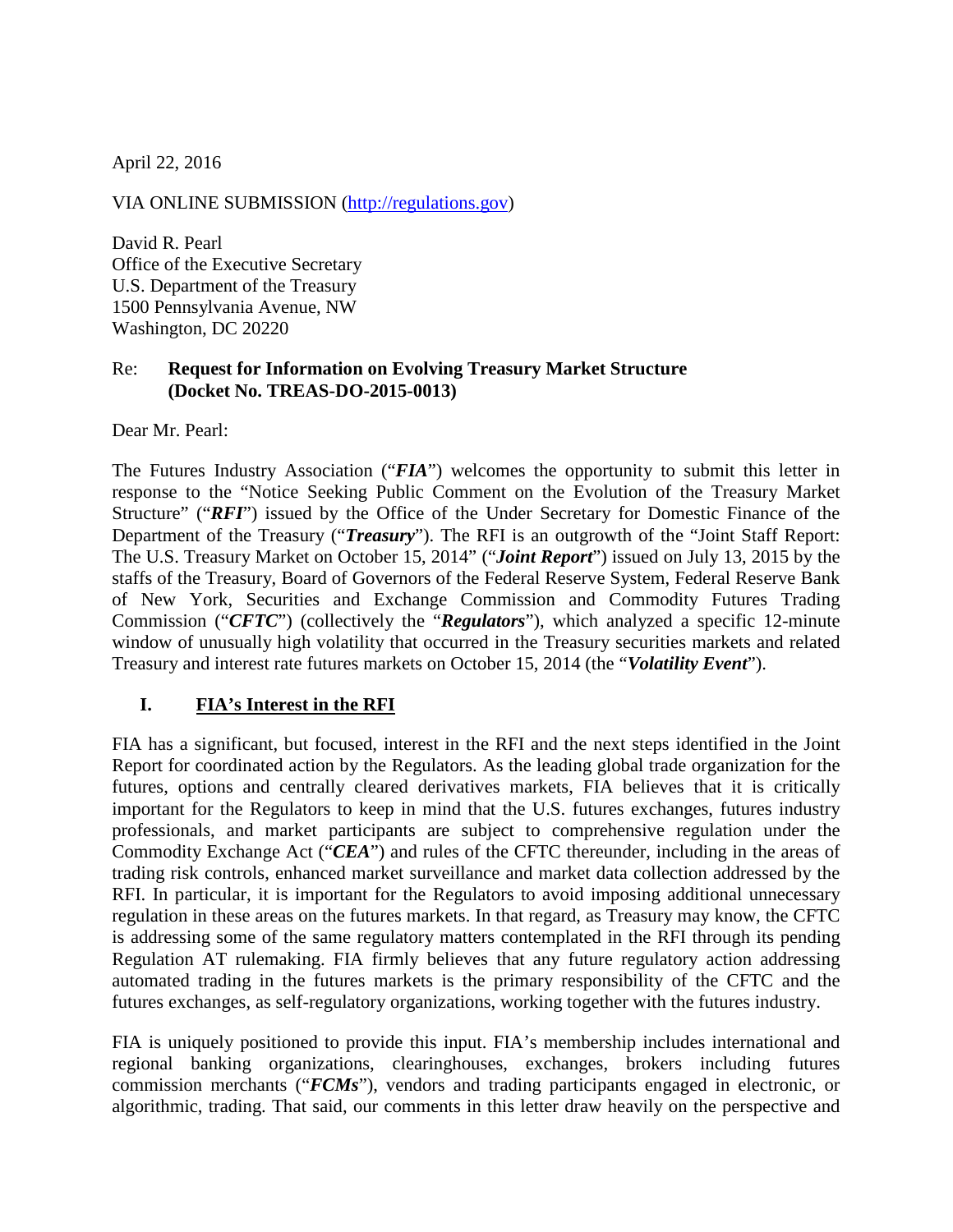experience of FIA's FCM constituents, due to their central role as the regulated futures industry professionals that provide market participants with execution and clearing access to the U.S. futures markets. FCMs perform a vital function in protecting the market and financial integrity of the futures markets.

We note that our affiliate, the FIA Principal Traders Group ("*FIA PTG*"), is submitting a separate comment letter from the unique perspective of its principal trading firm ("*PTF*") constituents, and we express no view on the FIA PTG's comments. Also, many FCMs represented by FIA are part of broader organizations that are active in the U.S. Treasury securities markets. We do not offer comments on the questions posed in the RFI as they pertain to the cash Treasury securities markets, and we generally defer to the responses provided by SIFMA or others representing the views of those most actively involved in – and thus most knowledgeable about – the operations of the cash Treasury markets.

## **II. General Support for the RFI**

The Joint Report was unable to determine a single cause for the Volatility Event, but identified next steps in four areas for the Regulators to pursue. The RFI raises specific questions relating to three of those next step efforts, specifically, to: (1) further study the evolution of the U.S. Treasury markets (broadly defined to encompass both cash Treasury securities markets and related Treasury and interest rate futures markets) and implications for market structure and liquidity; (2) continue monitoring trading and risk management practices across the U.S. Treasury markets and review current regulatory requirements; and (3) assess the data available on U.S. Treasury cash securities markets to the public and official sectors. FIA appreciates the regulatory interest in conducting further analysis in these three areas, and we agree that now is an appropriate time to undertake such analysis.

We also understand Treasury's interest in wanting to protect the integrity of the cash Treasury securities markets, and thus to understand the causes of the Volatility Event. Any market has the potential to be subject to periods of extreme volatility. Fortunately, such events have been rare in the Treasury markets, and it is important to keep that in perspective and to recognize that volatility is not necessarily the result of disruptive trading conduct. We believe it is more productive for the Regulators to seek to identify and evaluate more generally the factors impacting the evolution of the Treasury markets, and which may be impacting market liquidity or otherwise contributing to volatility.

The growth of electronic trading, and the growing participation of PTFs, are certainly part of that narrative explaining the evolution of the Treasury markets to their current state, but they may not be the only relevant factors. Thus, we encourage Treasury to assess other potential factors that may be shaping the Treasury markets, such as whether regulatory capital constraints on banks or other market participants may be inhibiting their level of participation in the Treasury markets, potentially harming market liquidity.

In addition, given the reality of multiple statutory frameworks applicable to different segments of the Treasury markets including multiple regulators for the Treasury securities markets, we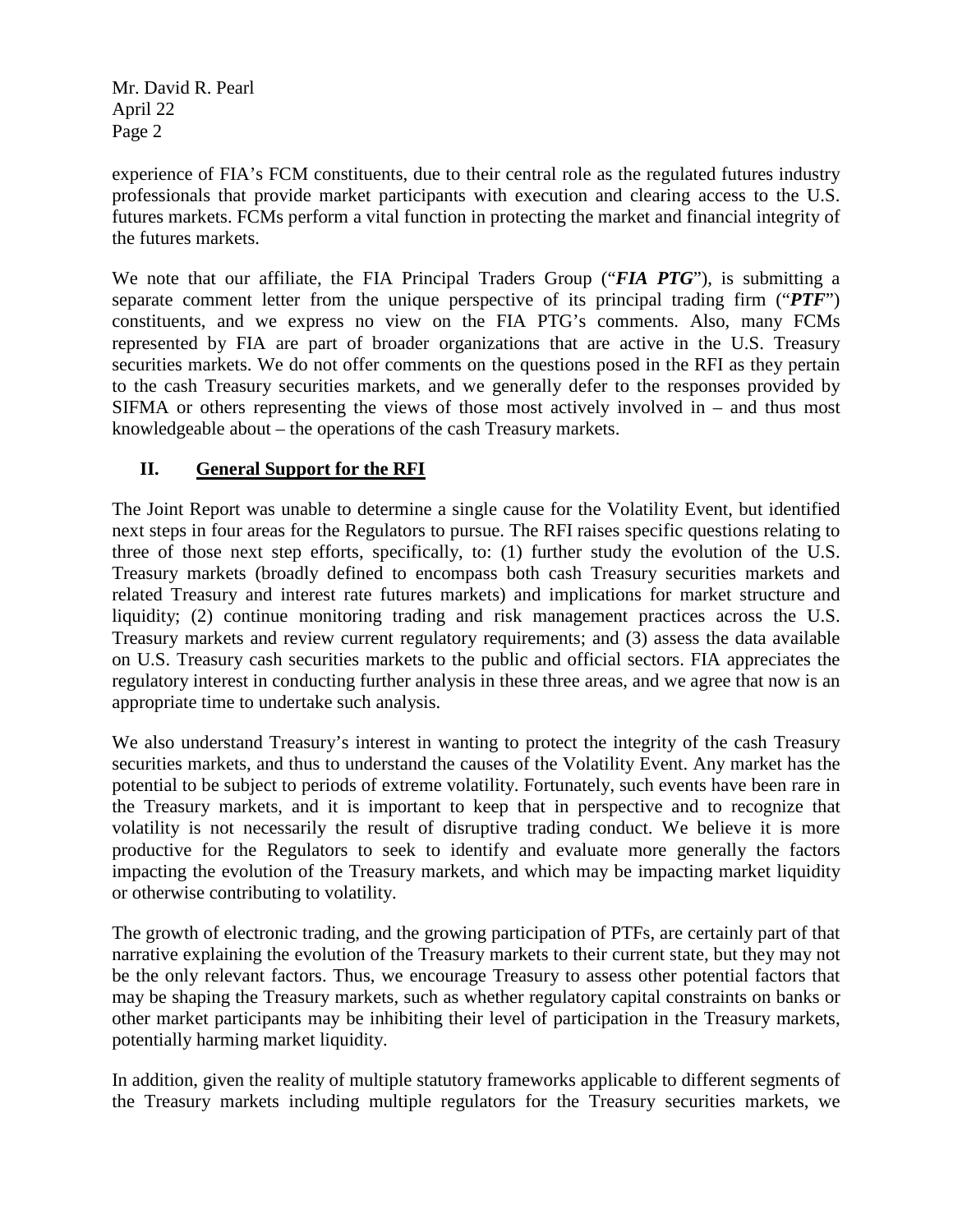encourage Treasury, working closely with the CFTC (and the other Regulators) to consider whether there are any areas where regulatory requirements pose obstacles to the fair and efficient operation of the Treasury markets, or may impede market innovation that could enhance the interconnections among the segments.

FIA also fully endorses the fourth step identified in the RFI, namely, for the Regulators to continue their efforts to strengthen monitoring and surveillance of the U.S. Treasury markets through interagency coordination related to trading across the various segments comprising those markets. Such coordination is important to assure that future regulatory initiatives are effective within each Regulator's statutory remit, and do not result in the imposition of unnecessary, duplicative – and potentially counterproductive – requirements on already fully-regulated futures markets, futures industry professionals and market participants.

### **III. General Comments**

### *A. Treasury Futures Markets Are Distinct from the Cash Treasury Securities Markets and Are Subject to Very Different Market Structure Regulation Under Federal Law*

The Treasury futures markets, although unquestionably interrelated to the cash Treasury securities markets as derivatives of those markets, are also distinct from the cash Treasury markets. In other words, the Treasury markets, when broadly viewed as encompassing cash Treasury securities and Treasury futures, are not monolithic, as acknowledged in both the RFI and Joint Report. Indeed, as the RFI acknowledges, Congress has established separate, longstanding statutory frameworks for regulating Treasury futures markets and cash Treasury securities markets.

Notably, Treasury futures, like all futures and options on futures (collectively, "*futures*") trading in the U.S., must be conducted on or subject to the rules of CFTC-registered and regulated exchanges, known as designated contract markets ("*DCMs*"), which function as front-line market oversight regulators through their self-regulatory responsibilities. The exchange trading requirement promotes competitive trading in centralized auction markets, subject to strict trade practice requirements, all of which are designed to assure the integrity of trading in the futures markets, including those for Treasury futures.

In contrast, Congress has not required Treasury securities – or any securities for that matter – to be traded on centralized exchange markets, and the federal securities laws explicitly recognize and permit OTC trading. Moreover, Congress has repeatedly declined to impose such requirements with respect to any securities going back to the 1930s. (More specifically with respect to oversight of Treasury securities markets, Congress has even taken a much lighter touch approach compared to equity securities. For example, it has not mandated any type of national market system structure for Treasuries as it has for equities.) Consequently, Treasury securities may be traded in different ways and on a range of trading venues.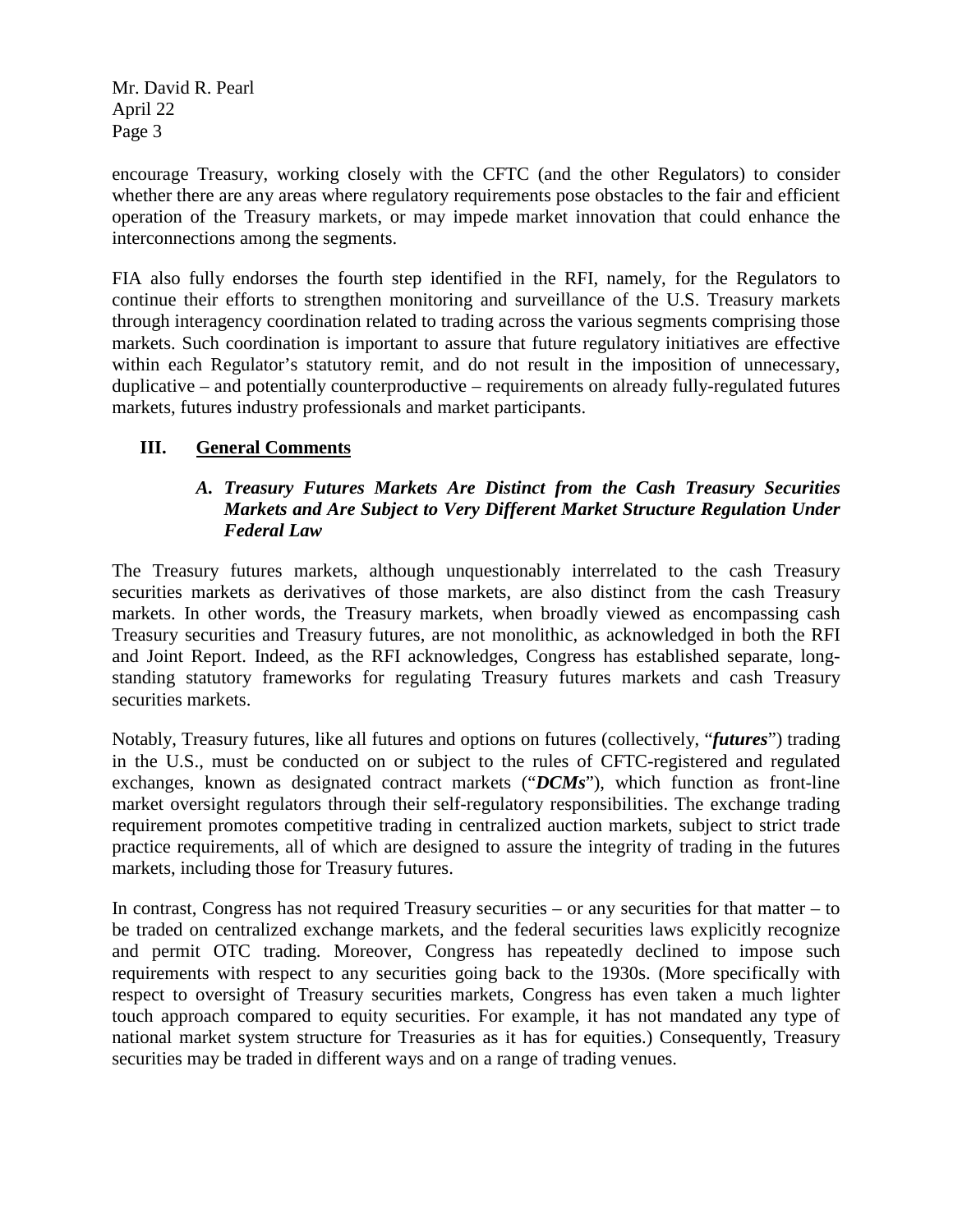It is important to bear in mind these Congressionally-mandated differences in market structure when analyzing the information collected through the RFI process and evaluating how to improve monitoring and surveillance.

It is equally important to bear in mind that Treasury (and related interest rate) futures are but segments of the broader U.S. futures markets, all of which are subject to extensive regulation in the areas contemplated in the RFI and in many other areas. Singling out Treasury futures for special, additional regulatory requirements in the areas of risk control, market data collection and market surveillance could be highly disruptive to the procedures and infrastructure that the exchanges and industry have already put in place to comply with their comprehensive regulatory obligations under the CEA framework.

# *B. Electronic Trading and Trading Risk Controls*

Electronic trading has contributed substantially to liquidity and price discovery in the futures markets, including the markets for futures on Treasury securities and related interest rate futures.

FIA also recognizes, though, that automated trading systems have the capacity to disrupt markets and impair liquidity. That is why FIA has long supported the use of properly placed controls to mitigate disruptive trading events, including supporting the broad goals (but with comments on the proposed specifics) of the CFTC's proposed Regulation AT. Indeed, the FCM community, exchanges and PTF firms and other market participants have devoted substantial resources to developing and implementing appropriate trading controls relating to automated trading.

FCMs are subject to stringent risk management obligations under CFTC rules. CFTC Rule 1.11 requires each FCM to have a risk management program to monitor and manage all risks associated with its activities as an FCM.<sup>[1](#page-3-0)</sup> Among other elements, the risk management program must be reasonably designed to address operational risk including placing of erroneous orders that may exceed preset capital, credit or volume thresholds. The risk management program must also "ensure that the use of automated trading programs is subject to policies and procedures governing the use, supervision, maintenance, testing, and inspection of such programs."[2](#page-3-1) The FCM's risk management program and related written policies and procedures must be approved in writing by the FCM's governing body, and must be filed with the CFTC and its designated self-regulatory organization upon registration and thereafter upon request.

In addition, under CFTC Rule 1.73, each FCM that is a clearing member of a DCO must establish risk-based limits for each customer and proprietary account based on position size, order size, margin requirements or other similar factors. The FCM is also required to screen orders for compliance with those limits, including use of pre-execution automated means to screen orders when the FCM provides electronic market access. Swap dealers that are clearing

<span id="page-3-0"></span> $1$  Swap dealers are subject to a similar risk management program requirement under CFTC Rule 23.600.  $\overline{a}$ 

<span id="page-3-1"></span> $2$  17 CFR §1.11(e)(3)(ii).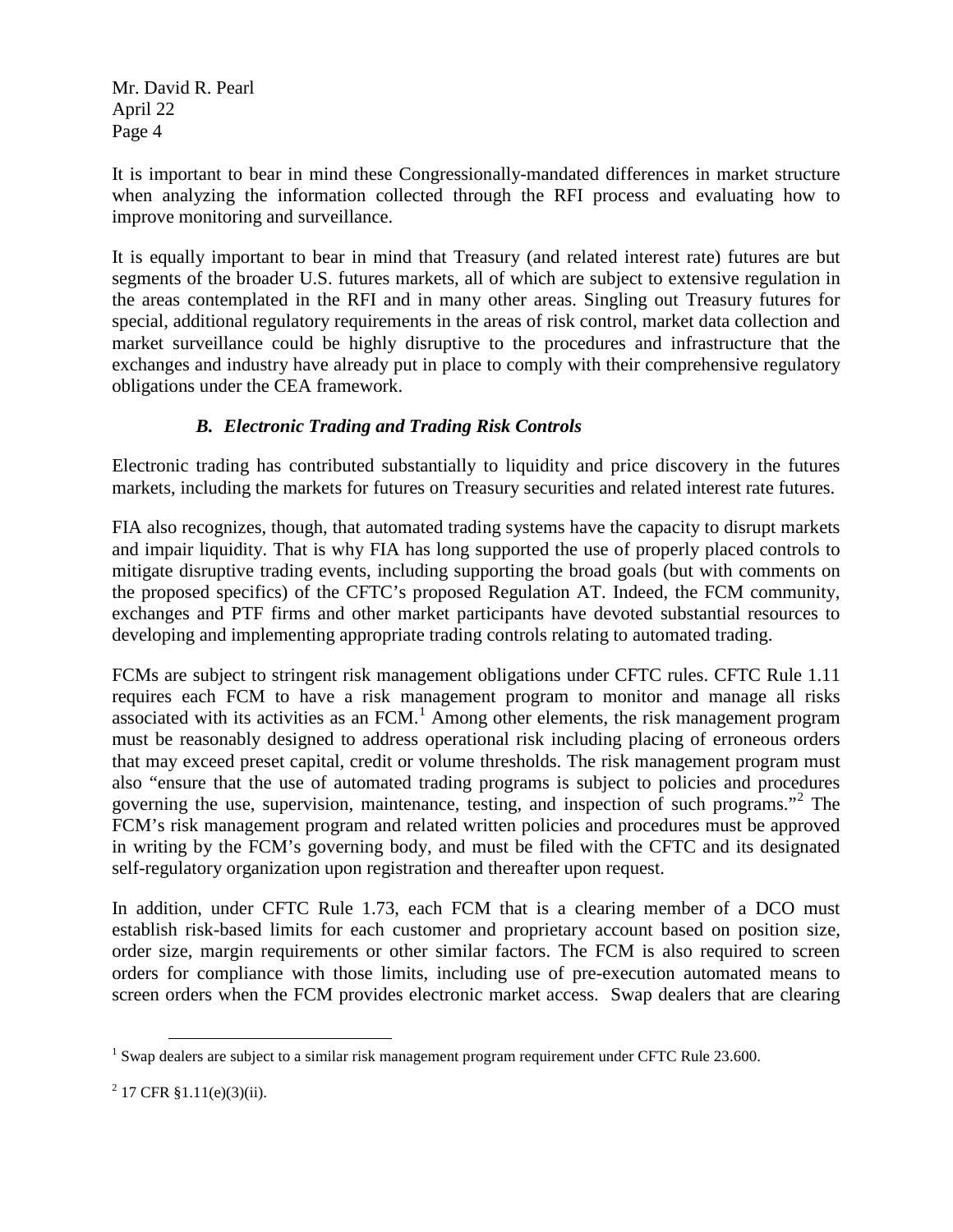members of a DCO are similarly subject to requirements to set and screen risk-based limits for their proprietary accounts pursuant to CFTC Rule 23.609.

The trading risk control programs in place at the FCMs are supplemented by trading risk management controls employed by the exchanges in their electronic trading platforms, such as price banding, maximum order size protection, kill switch and stop logic functionality. (Please refer to the CME Group comment letter on the RFI for a more detailed description of the risk management tools used by the CME Group Exchanges including with respect to Treasury futures listed on the Chicago Board of Trade and interest rate futures listed on the Chicago Mercantile Exchange.) We also note that FIA member firms have been proactive in developing best practices and guidelines for identifying risks and strengthening safeguards relating to automated trading in the futures markets.<sup>[3](#page-4-0)</sup>

As mentioned, we believe that the CFTC and exchanges are best positioned to address trading risk controls for all segments of the U.S. futures markets, including the Treasury futures markets.

# *C. Liquidity*

 $\overline{a}$ 

FIA believes that the Treasury futures markets are highly liquid based on the experience of our members participating in those markets, by whatever measure used. FIA also notes that futures exchanges have a strong track record of promoting liquidity through incentive programs that provide incentives to market participants to stream quotes and respond to requests for quotes. (These programs are in addition to the comprehensive regulatory framework in place for the futures markets to detect, prevent and deter disruptive trading.)

### *D. U.S. Futures Markets Are Subject to Comprehensive Regulation*

The U.S. futures markets, industry professionals and market participants are subject to comprehensive regulation under the CEA framework, not only in the areas addressed in the RFI but also in other areas that are relevant for maintaining market and financial integrity. In addition to risk controls to mitigate disruption of trading in the futures markets, the futures markets have extensive rules, controls and/or regulatory infrastructure in place in the following areas:

Regulation of the clearing process and clearing members, including treatment of customer funds held by clearing houses and FCMs as collateral for customers' open futures positions. These measures help ensure the financial integrity of the futures markets and clearing process, which is also important for protecting markets against the impact of potential disruptive trading events triggered by capital failures.

<span id="page-4-0"></span><sup>&</sup>lt;sup>3</sup> In this regard, FIA itself, FIA PTG and/or FIA European Principal Traders Association have published the following papers: *Market Access Risk Management Recommendations* (Apr. 2010); *Recommendations for Risk Controls for Trading Firms* (Nov. 2010); *Order Handling Risk Management Recommendations for Executing Brokers* (Mar. 2012); *Software Development and Change Management Recommendations* (March 2012); *Drop Copy Recommendations* (Sept. 2013); *Guide to the Development and Operation of Automated Trading Systems* (Mar. 2015) ("*Guide*").